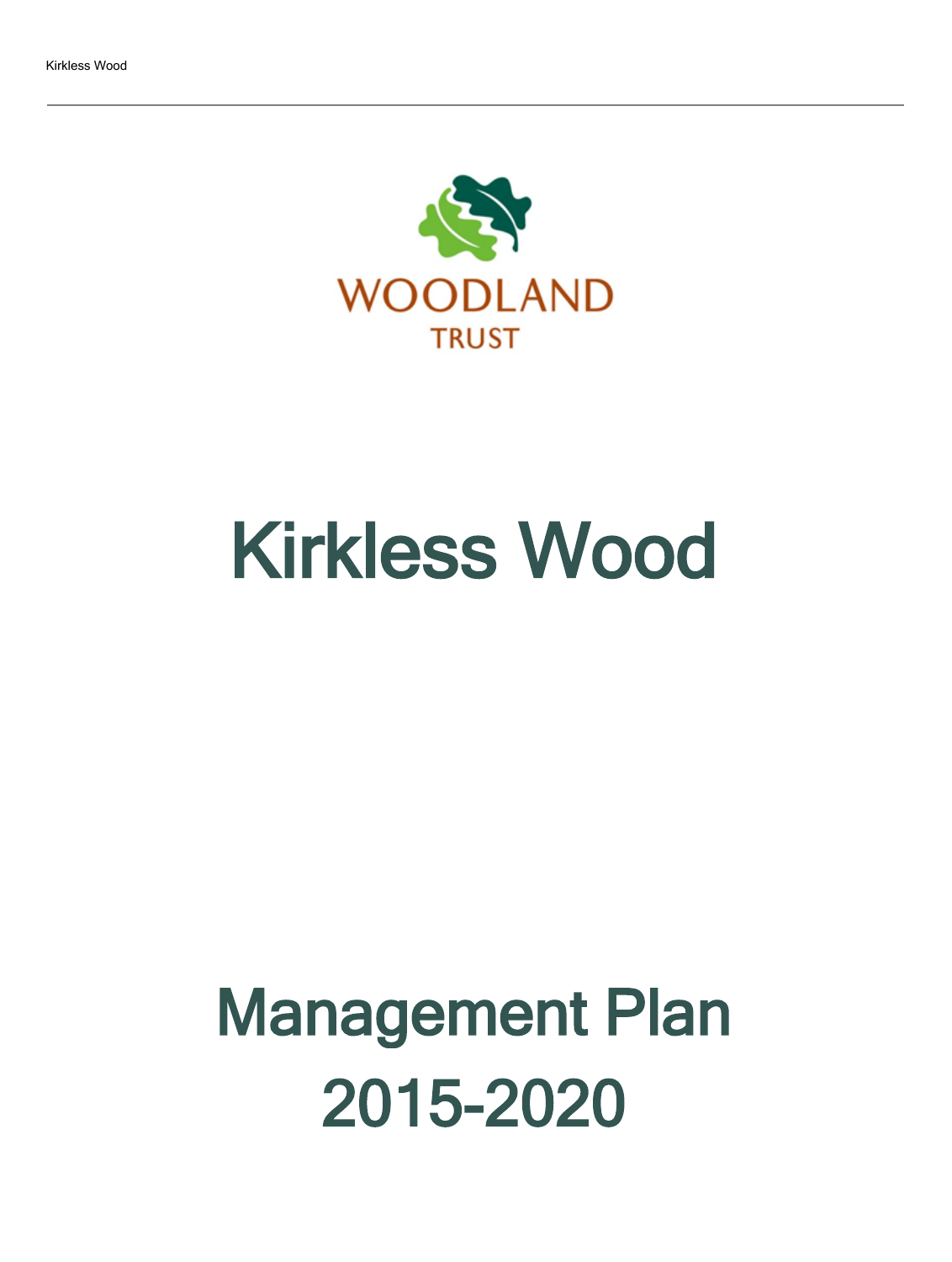#### MANAGEMENT PLAN - CONTENTS PAGE

ITEM Page No.

Introduction

Plan review and updating

#### Woodland Management Approach

**Summary** 

- 1.0 Site details
- 2.0 Site description
	- 2.1 Summary Description
	- 2.2 Extended Description
- 3.0 Public access information
	- 3.1 Getting there
	- 3.2 Access / Walks
- 4.0 Long term policy
- 5.0 Key Features
	- 5.1 Informal Public Access
	- 5.2 New Native Woodland
- 6.0 Work Programme
- Appendix 1: Compartment descriptions
- Appendix 2: Harvesting operations (20 years)

**Glossary** 

## MAPS

Access Conservation Features Management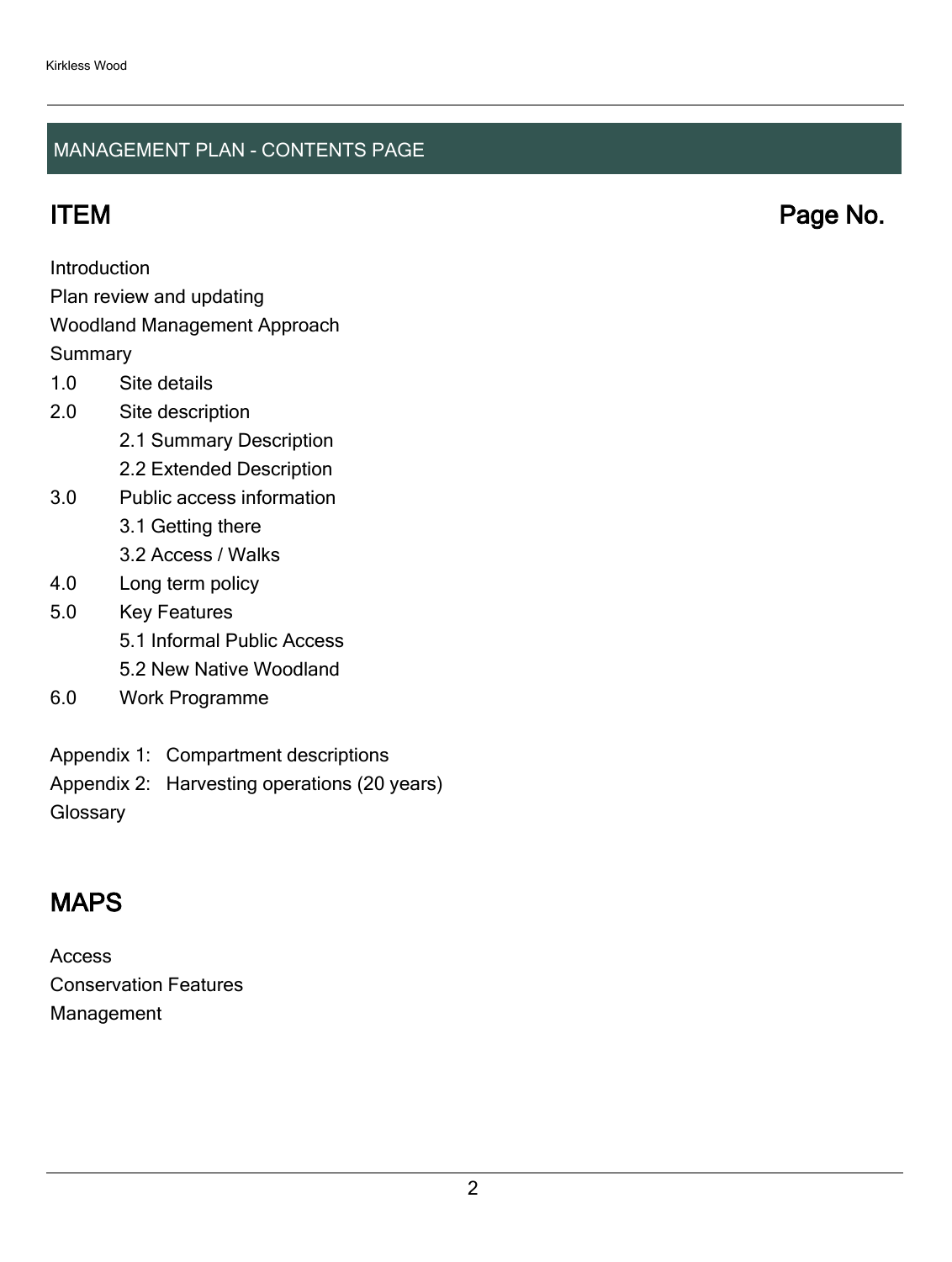## THE WOODLAND TRUST

## INTRODUCTION

The Trust's corporate aims and management approach guide the management of all the Trust's properties, and are described on Page 4. These determine basic management policies and methods, which apply to all sites unless specifically stated otherwise. Such policies include free public access; keeping local people informed of major proposed work; the retention of old trees and dead wood; and a desire for management to be as unobtrusive as possible. The Trust also has available Policy Statements covering a variety of woodland management issues.

The Trust's management plans are based on the identification of Key Features for the site and setting objectives for their management. A monitoring programme (not included in this plan) ensures that these objectives are met and any necessary management works are carried out.

Any legally confidential or sensitive species information about this site is not included in this version of the plan.

## PLAN REVIEW AND UPDATING

The information presented in this Management plan is held in a database which is continuously being amended and updated on our website. Consequently this printed version may quickly become out of date, particularly in relation to the planned work programme and on-going monitoring observations. Please either consult The Woodland Trust website [www.woodlandtrust.org.uk](http://www.woodlandtrust.org.uk/) or contact the Woodland Trust [\(wopsmail@woodlandtrust.org.uk](mailto:wopsmail@woodlandtrust.org.uk)) to confirm

details of the current management programme.

There is a formal review of this plan every 5 years and a summary of monitoring results can be obtained on request.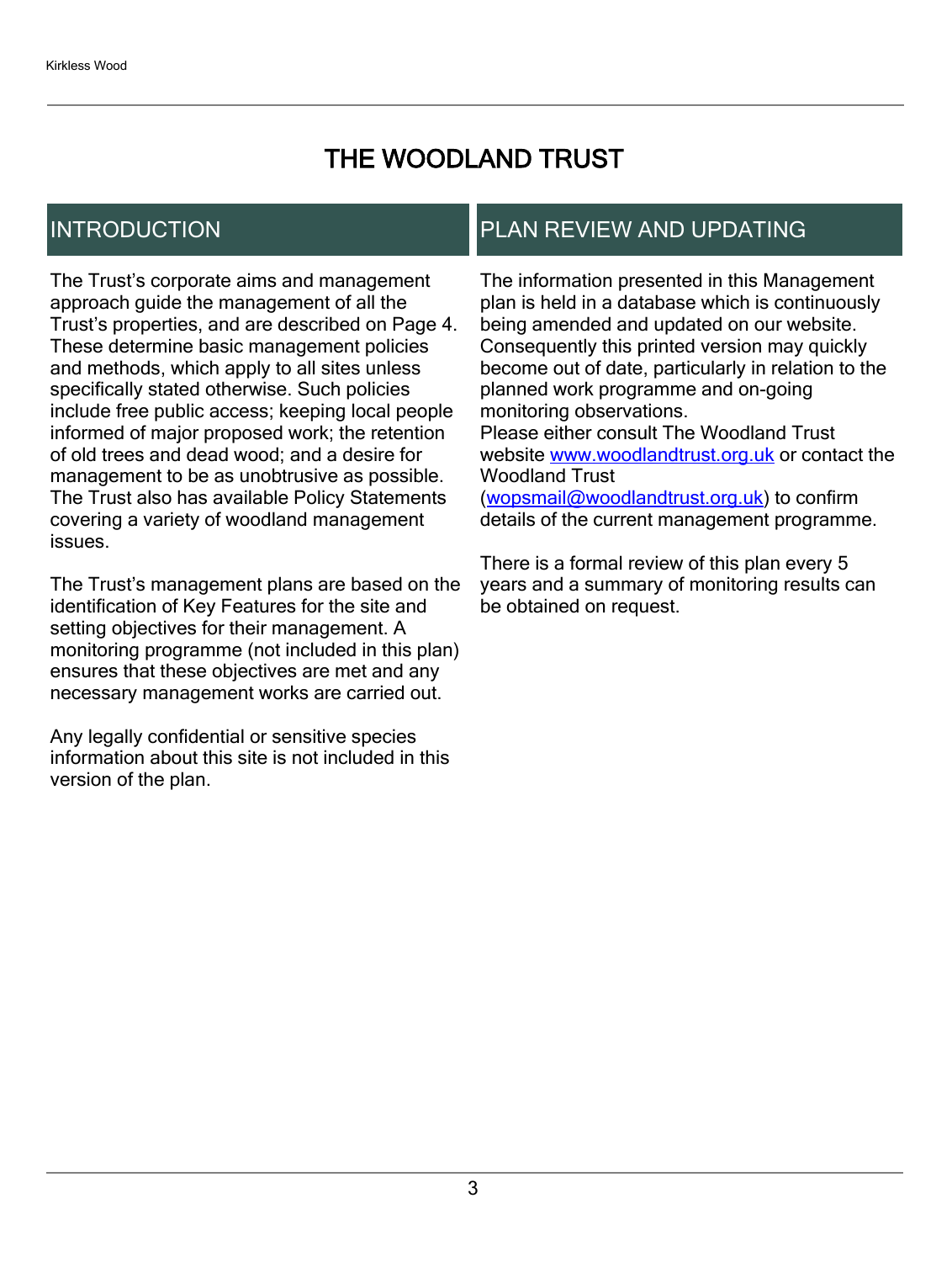## WOODLAND MANAGEMENT APPROACH

The management of our woods is based on our charitable purposes, and is therefore focused on improving woodland biodiversity and increasing peoples' understanding and enjoyment of woodland. Our strategic aims are to:

- Protect native woods, trees and their wildlife for the future
- Work with others to create more native woodlands and places rich in trees
- Inspire everyone to enjoy and value woods and trees

All our sites have a management plan which is freely accessible via our website [www.woodlandtrust.org.uk.](http://www.woodlandtrust.org.uk/) Our woods are managed to the UK Woodland Assurance Standard (UKWAS) and are certified with the Forest Stewardship Council® (FSC®) under licence FSC-C009406 and through independent audit.

In addition to the guidelines below we have specific guidance and policies on issues of woodland management which we review and update from time to time.

We recognise that all woods are different and that the management of our sites should also reflect their local landscape and where appropriate support local projects and initiatives. Guidelines like these provide a necessary overarching framework to guide the management of our sites but such management also requires decisions based on local circumstances and our Site Manager's intimate knowledge of each site.

The following guidelines help to direct our woodland management:

- 1. Our woods are managed to maintain their intrinsic key features of value and to reflect those of the surrounding landscape. We intervene when there is evidence that it is necessary to maintain or improve biodiversity and to further the development of more resilient woods and landscapes.
- 2. We establish new native woodland using both natural regeneration and tree planting, but largely the latter, particularly when there are opportunities for involving people.
- 3. We provide free public access to woods for quiet, informal recreation and our woods are managed to make them accessible, welcoming and safe.
- 4. The long term vision for our non-native plantations on ancient woodland sites is to restore them to predominantly native species composition and semi-natural structure, a vision that equally applies to our secondary woods.
- 5. Existing semi-natural open-ground and freshwater habitats are restored and maintained wherever their management can be sustained and new open ground habitats created where appropriate.
- 6. The heritage and cultural value of sites is taken into account in our management and, in particular, our ancient trees are retained for as long as possible.
- 7. Woods can offer the potential to generate income both from the sustainable harvesting of wood products and the delivery of other services. We will therefore consider the potential to generate income from our estate to help support our aims.
- 8. We work with neighbours, local people, organisations and other stakeholders in developing the management of our woods. We recognise the benefits of local community woodland ownership and management. Where appropriate we allow our woods to be used to support local woodland, conservation, education and access initiatives.
- 9. We use and offer the estate where appropriate, for the purpose of demonstration, evidence gathering and research associated with the conservation, recreational and sustainable management of woodlands. In particular we will develop and maintain a network of long-term monitoring sites across the estate.
- 10 Any activities we undertake will conform to sustainable forest management principles, be appropriate for the site and will be balanced with our primary objectives of enhancing the biodiversity and recreational value of our woods and the wider landscapes.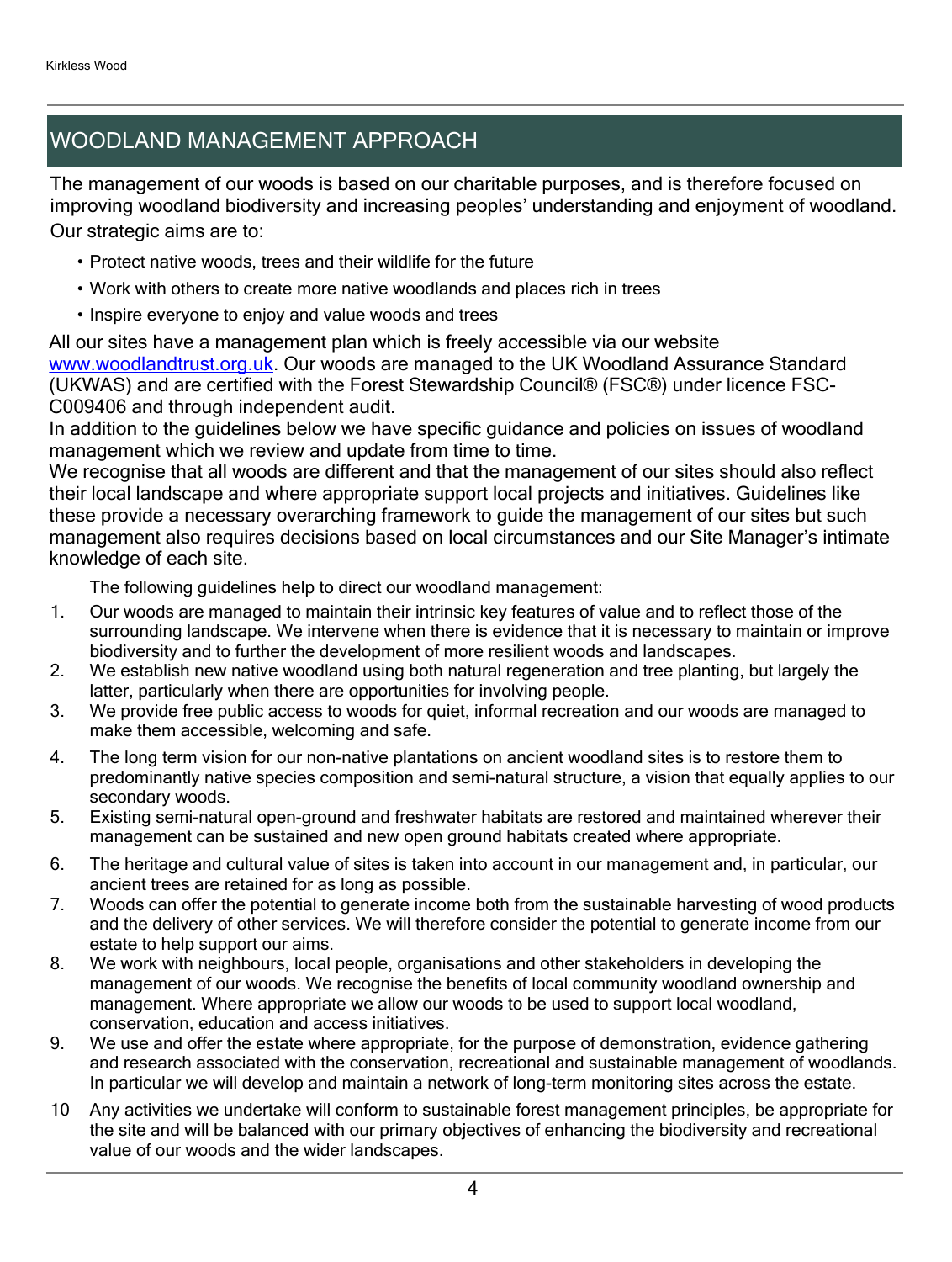## SUMMARY

This public management plan briefly describes the site, specifically mentions information on public access, sets out the long term policy and lists the Key Features which drive management actions. The Key Features are specific to this site - their significance is outlined together with their long (50 year+) and short (5 year) term objectives. The short term objectives are complemented by a detailed Work Programme for the period of this management plan. Detailed compartment descriptions are listed in the appendices which include any major management constraints and designations. A short glossary of technical terms is at the end. The Key Features and general woodland condition of this site are subject to a formal monitoring programme which is maintained in a central database. A summary of monitoring results is available on request.

## 1.0 SITE DETAILS

| Site name:      | <b>Kirkless Wood</b>                |
|-----------------|-------------------------------------|
| Location:       | Wigan                               |
| Grid reference: | SD610069, OS 1:50,000 Sheet No. 109 |
| Area:           | 7.37 hectares (18.21 acres)         |
| Designations:   | <b>Community Forest</b>             |

## 2.0 SITE DESCRIPTION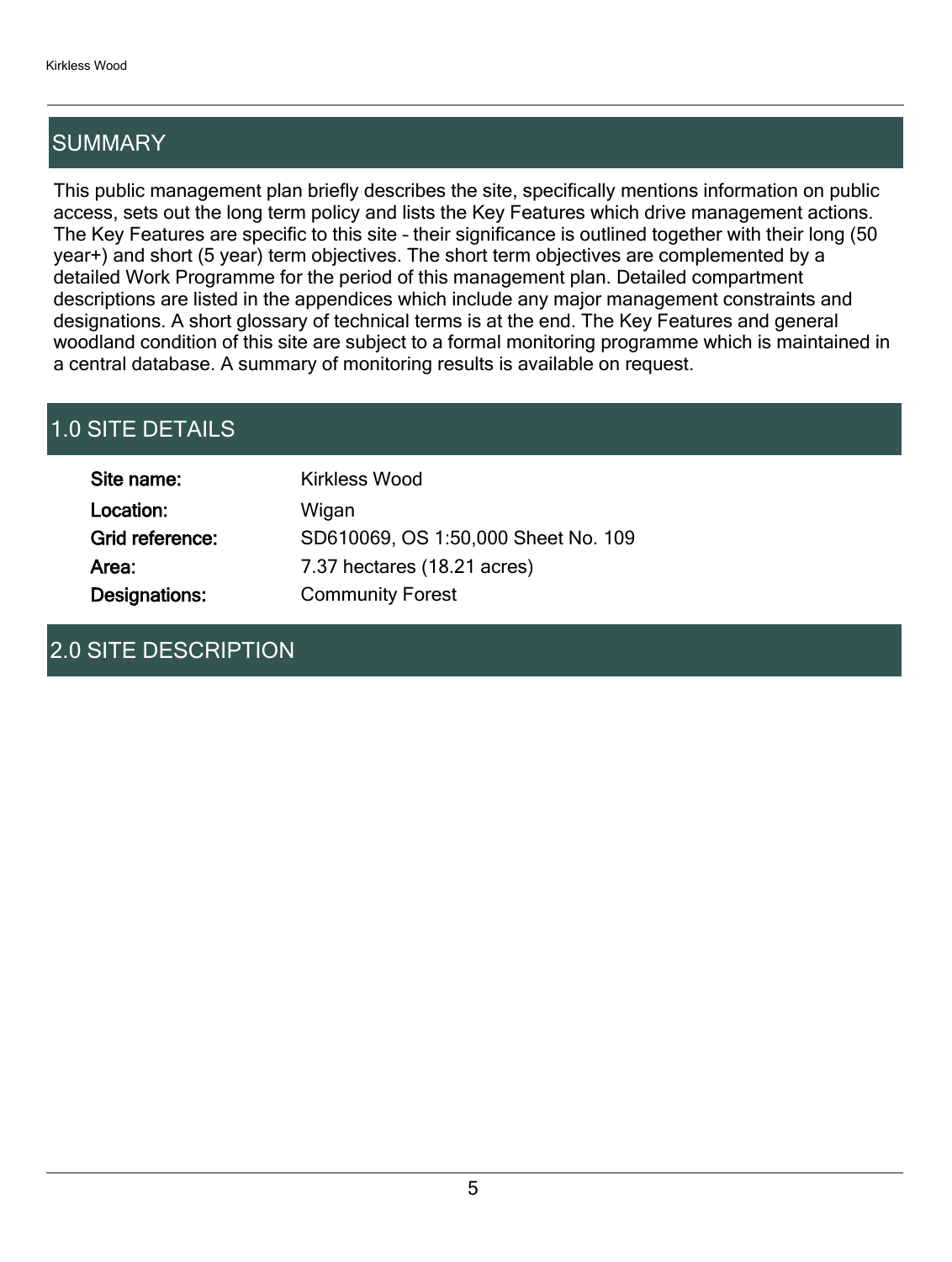#### 2.1 Summary Description

Kirkless Wood lies to the north west of the village of Pennington Green near Wigan, Greater Manchester. The site was acquired and planted by the Woodland Trust in 1997. The woodland extends existing secondary woodland known as Woodshaw Ruck, which is owned by Wigan Metropolitan Borough Council (MBC). Funding for the acquisition and management of the site came from Red Rose Forest, The Countryside Commission, Wigan MBC, The Forestry Commission and private individuals. The site was planted with 10,126 trees and consists of 4.0 hectares of young mixed native broadleaved trees. Species such as oak, ash, birch, cherry, hazel, rowan, hawthorn, guelder rose and dog rose along with 0.5 hectares of conifer planting (scots pine) which is interspersed with the broadleaved planting. New native woodland is a key feature of the site. The site also has approximately 2.98 hectares of open ground consisting of rides, meadow areas and a small pond. The site was planted as part of the Woodlands On Your Doorstep project (WOYD), which created 200 new woodlands in England & Wales to mark the millennium. Local people were involved in the design of the site and asked to suggest a name for the site, Kirkless Wood was chosen as it was the most popular name with local people. Kirklees is the name of the district, which is well known for its iron works. All WOYD site have a millennium feature, and a pond was chosen to be the millennium feature at this site. The land use around the site is at present pastoral with some arable farming and woodland. The site is bounded to the west by arable farmland and to the north and east by Woodshaw Ruck. The south of the site is bordered by a small reservoir, which is owned by a local angling club and a private house. A public footpath runs along the full extent of the sites western boundary, however only the lower half is within our boundary. This footpath links directly into Woodshaw Ruck and the wider countryside. The site also contains a network of approximately 1000 meters of informal, circular mowed footpaths. The site is well used by local people and is within easy reach of local housing. Informal public access is a key feature of Kirkless Wood.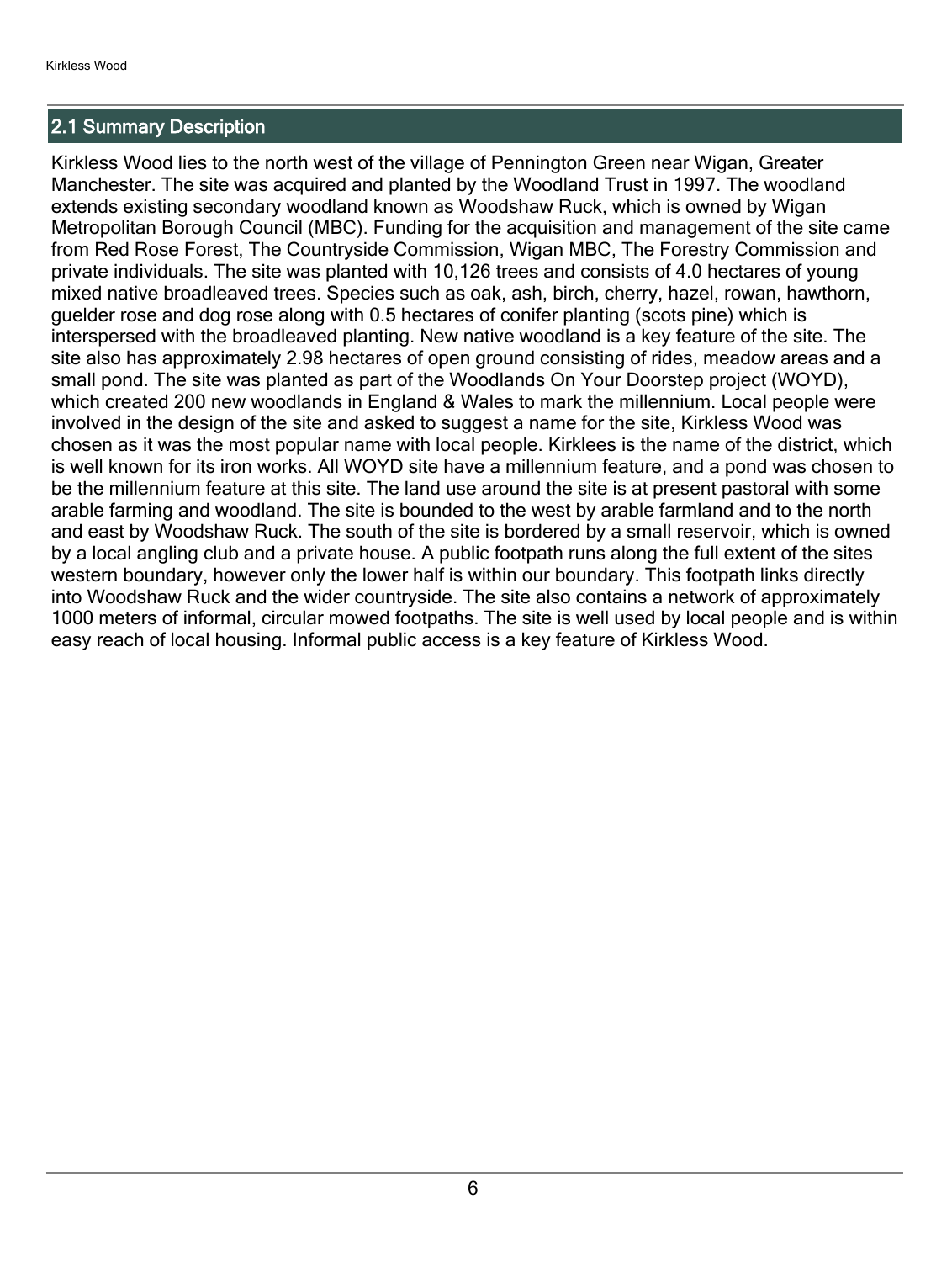#### 2.2 Extended Description

Kirkless Wood can be found North West of the village of Pennington Green near Wigan, Greater Manchester. The site was acquired and planted by the Woodland Trust in 1997. The woodland buffers and extends existing secondary woodland Woodshaw Ruck, which lies to the north and east of the site and is owned by Wigan Metropolitan Borough Council. Other land use around the site is at present pastoral with some arable farmland to the west. The south of the site is bordered by a small reservoir, which is owned by a local angling club and a private house. Two other Woodland Trust sites Crawford's Wood and Lady Mabel's are located less than a mile to the north and can be accessed via the Public Right of Way network from Kirkless Wood.

The wood is planted on slowly permeable seasonally wet acid loamy and clayey soils and is flat in nature. A small pond was also created when the site was first established.

The site was planted with 10,126 trees and consists of 4.0 hectares of young mixed native broadleaved trees. Species such as oak, ash, birch, cherry, hazel, rowan, willow, hawthorn, guelder rose and dog rose along with 0.5 hectares of conifer planting (scots pine) which is interspersed with the broadleaved planting. New native woodland is a key feature of the site. The site also has approximately 2.98 hectares of open ground consisting of rides and meadow areas.

The site was planted as part of the Woodlands On Your Doorstep project (WOYD), which created 200 new woodlands in England & Wales to mark the millennium. Local people were involved in the design of the site and asked to suggest a name for the site, Kirkless Wood was chosen as it was the most popular name with local people. Kirkless is the name of the district, which is well known for its iron works. All WOYD site have a millennium feature, and a pond was chosen to be the millennium feature at this site. Funding for the acquisition and management of the site came from Manchester City of Trees (formerly Red Rose Forest), The Countryside Commission, Wigan MBC, The Forestry Commission and private individuals.

A public footpath runs along the full extent of the sites western boundary, however only the lower half is within our boundary. This footpath links directly into Woodshaw Ruck and the wider countryside. The site also contains a network of approximately 1000 meters of informal, circular mowed footpaths. The site is well used by local people and is within easy reach of local housing. Informal public access is a key feature of Kirkless Wood.

## 3.0 PUBLIC ACCESS INFORMATION

#### 3.1 Getting there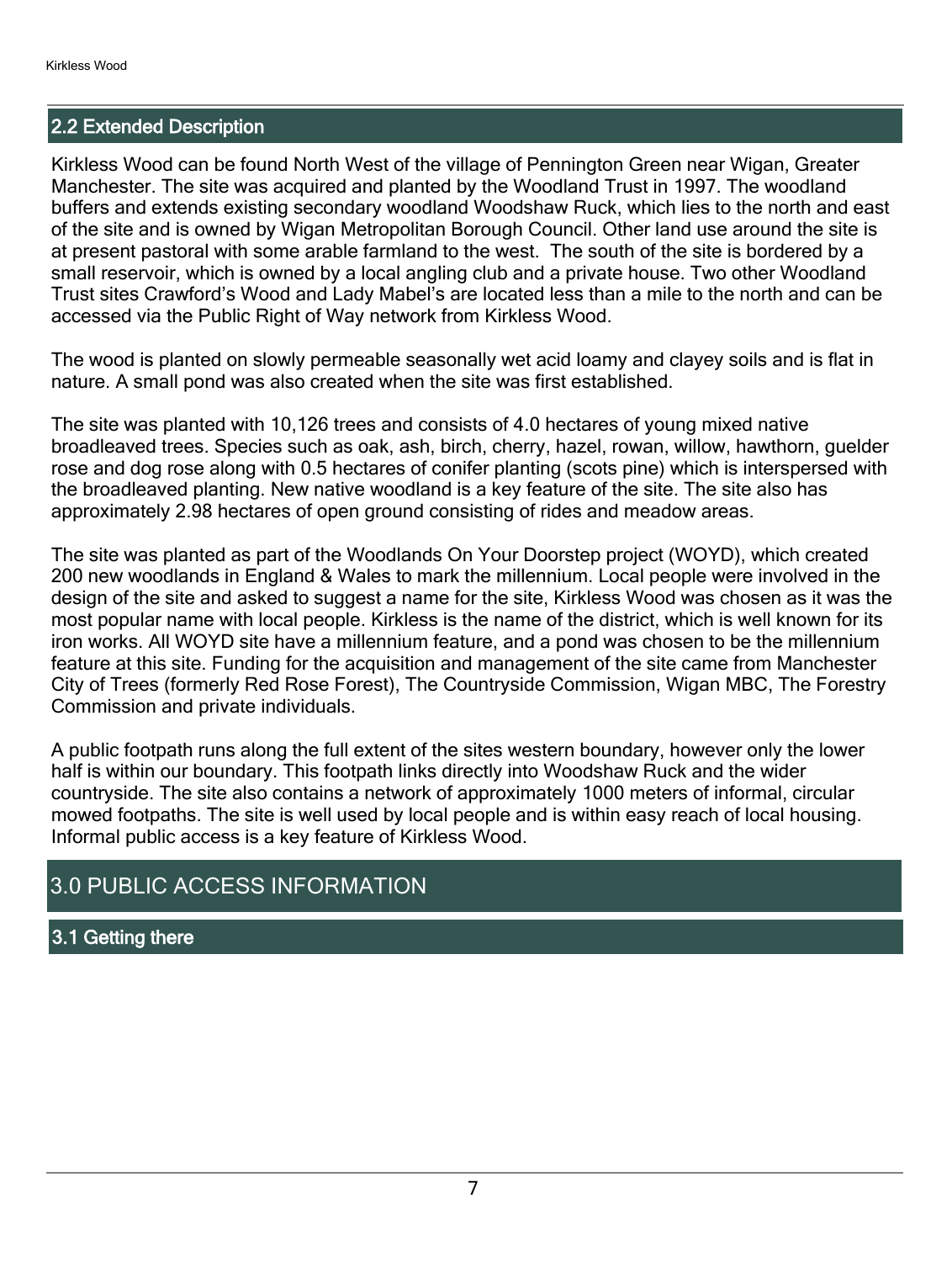Kirkless Wood lies to the north west of the village of Pennington Green near Wigan, Greater Manchester. Access to the site is from a track to the south west. The track leads off a minor road (Withington Lane), which emanates in the industrial estate to the south of the Leeds and Liverpool canal basin. The minor road is a public highway; however it is in poor condition. There are 5 pedestrian squeeze gap access points available to the site from public footpath no. 21 which runs around the outside of the western half of the site. The site itself contains a network of around 1000 meters of mown, level grass paths, the paths are not surfaced and can get slippery and muddy when wet

Parking is available on nearby local roads such as Withington Lane but may be limited.

Nearest public toilet: Located approximately 3 miles away at Asda Superstores, Robin Park Wigan. Toilets are suitable for disabled users.

Nearest bus stop: Located at Withington Lane, approximately a quarter of a mile from the site. Information from Traveline website.

Further information about public transport is available from Traveline www.traveline.org.uk or phone 0870 608 2 608

3.2 Access / Walks

.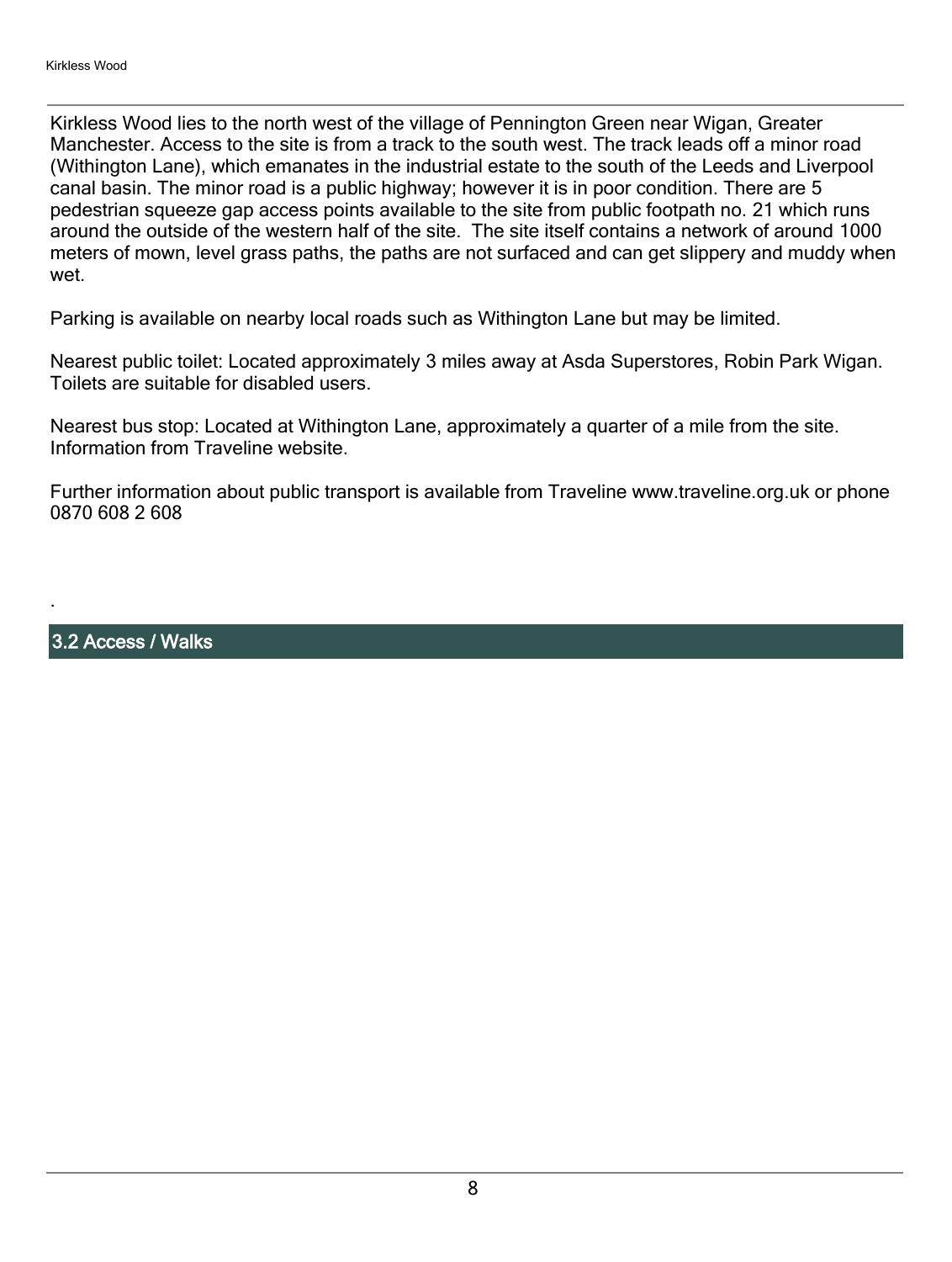## 4.0 LONG TERM POLICY

The Woodland Trusts long-term intention is to create and maintain a diversely structured (in terms of age and size classification) native broadleaved high forest woodland. This will be interspersed with areas of transitional and permanent open ground providing a mosaic of habitats and environments that will be a benefit to native flora and fauna.

The development of natural secondary woodland will be promoted through the encouragement of any further areas of natural regeneration, on areas not designated as long-term open spaces. Active thinning work will take place over the next Management Plan Period (2015-2020) to help ensure a diverse mix and age range of tree species.

Transitional zones between the naturally establishing secondary woodland and open spaces will be maintained through a programme of annual cutting of ride/wood edge vegetation.

The present network of open access for pedestrian use will be maintained through a regular mowing regime in the summer months under the sites Estates Maintenance Contract. Our aim will be to increase public usage through the promotion of the site locally and regionally (for example through Manchester City of Tree's literature).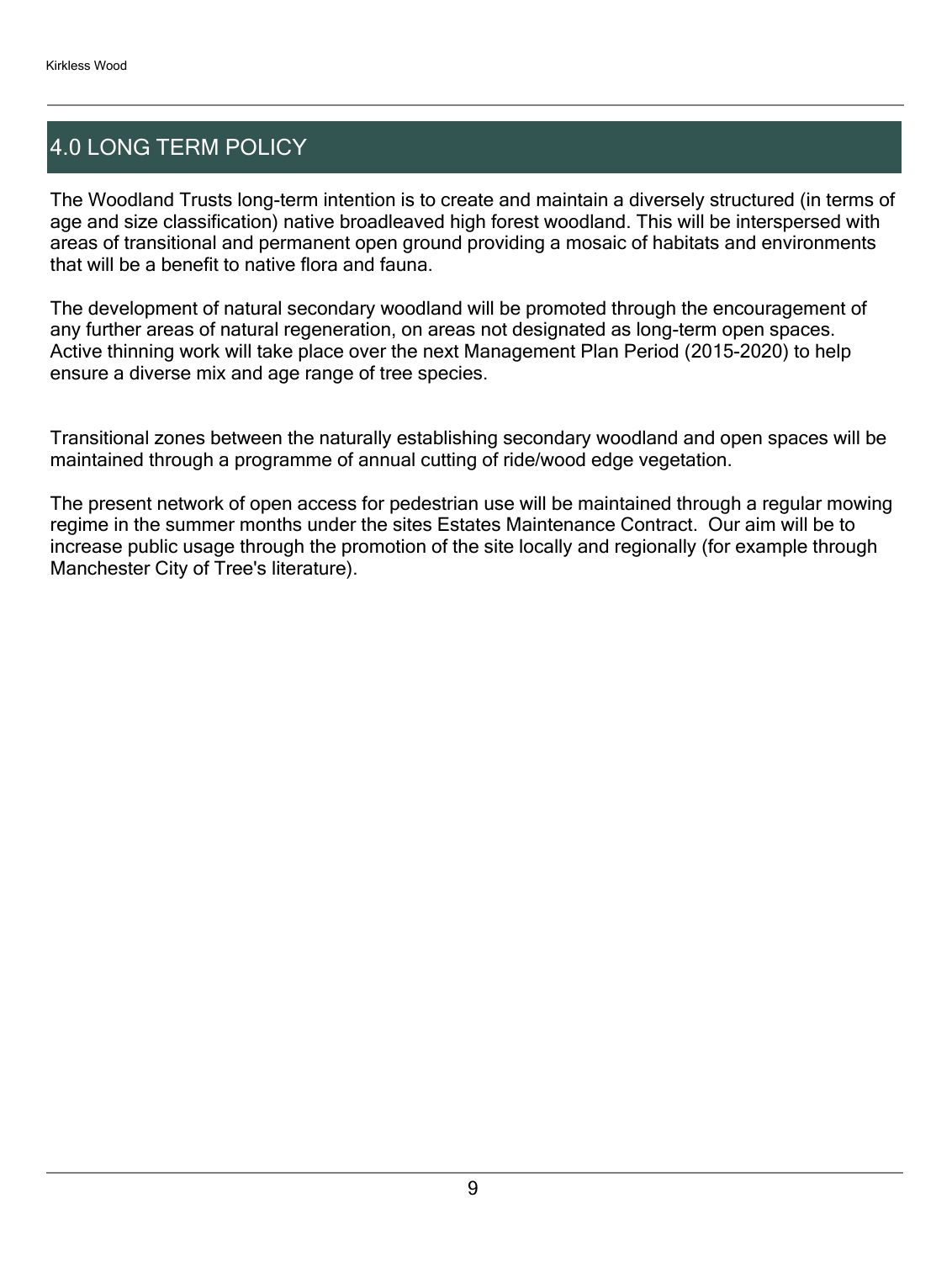## 5.0 KEY FEATURES

The Key Features of the site are identified and described below. They encapsulate what is important about the site. The short and long-term objectives are stated and any management necessary to maintain and improve the Key Feature.

#### 5.1 Informal Public Access

#### **Description**

There are 7 access points available to the site from public footpath no. 21 which runs around the outside of the western half of the site. The site itself contains a network of around 1000 meters of mown, level grass paths along with grassy ride edges and features of interest such as a pond. The site is well used by local people for informal recreation and links in well with adjoining woodland owned and managed by Wigan MBC known as Woodshaw Ruck, which itself has a number of paths.

#### **Significance**

Kirkless Wood is adjacent to the village of Pennington Green, and links into other recreational areas and path networks such as Woodshaw Ruck. It is a pleasant and peaceful area to spend some time, and gives people the opportunity to easily get away from the urban environment.

#### Opportunities & Constraints

The site is relatively small and is most likely to be used by local people who live close to the site, however the site does link into a public footpath network. The site has suffered isolated incidence of vandalism, most notably many tree guards were removed from the trees soon after planting. Illegal access by motor bikes is also an on-going issue.

#### Factors Causing Change

Damage caused to paths by motorbikes.

#### Long term Objective (50 years+)

The existing level and quality of access will be monitored and maintained by the Trust. The Trust will endeavour to be flexible and adapt to any increase in recreational use.

#### Short term management Objectives for the plan period (5 years)

Paths continue to be cut as necessary (4 times per year in 2015) to maintain easy public access. Other facilities such as welcome signs and entrances will be maintained at least annually. The site is due to be audited as part of the Welcoming Sites Project (WSP) in Summer 2015. We are seeking funding to erect a fence which will keep motorbikes off the site permanently(Summer 2015). We will continue to remain actively engaged with the Police to help manage illegal bike activities.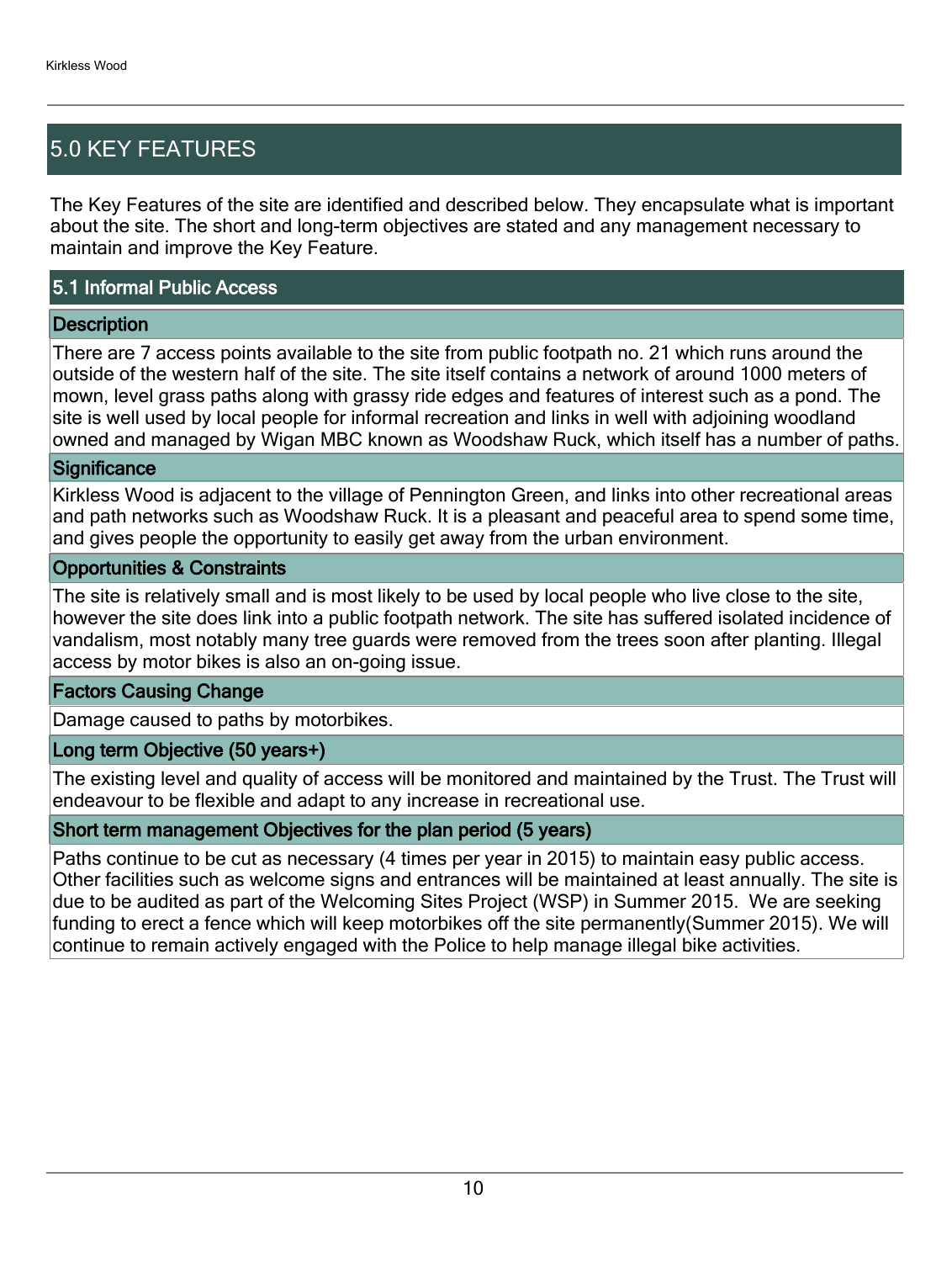#### 5.2 New Native Woodland

#### **Description**

The site consists of 4.5 ha of native broadleaved and conifer planting. The site also contains 2.98 ha of open ground in the form of rides, meadows and a pond.

#### **Significance**

This is a small native broadleaved wood in an area with very little woodland at all and certainly very little native woodland, and hence it will improve the habitat in the local area. The woodland also helps to extend Woodshaw Ruck which is a woodland owned and managed by the local authority.

#### Opportunities & Constraints

Initial tree growth has been rapid and the basic structure of the woodland will develop quite quickly. The site was a small arable field before planting, and its small size will limit its conservation value. However, it does link and extend Woodshaw Ruck, a woodland which lies to the east of the site.

#### Factors Causing Change

Ash dieback.

#### Long term Objective (50 years+)

The aim is to create a high forest of mixed predominantly native broadleaves. The wood will be managed predominantly as a recreational and landscape feature. This will involve maintaining the diverse mix of species, regeneration of both natives and non-native species will be accepted.

#### Short term management Objectives for the plan period (5 years)

Thinning work will be carried out in 2020 & 2021 to promote age & species diversity on site.

A Woodland Condition Assessment will be carried out in the final year of the current plan period. This will make recommendations as to the management of the site, key elements of which are likely to include open ground, the effects of ash disease and the development of natural regeneration.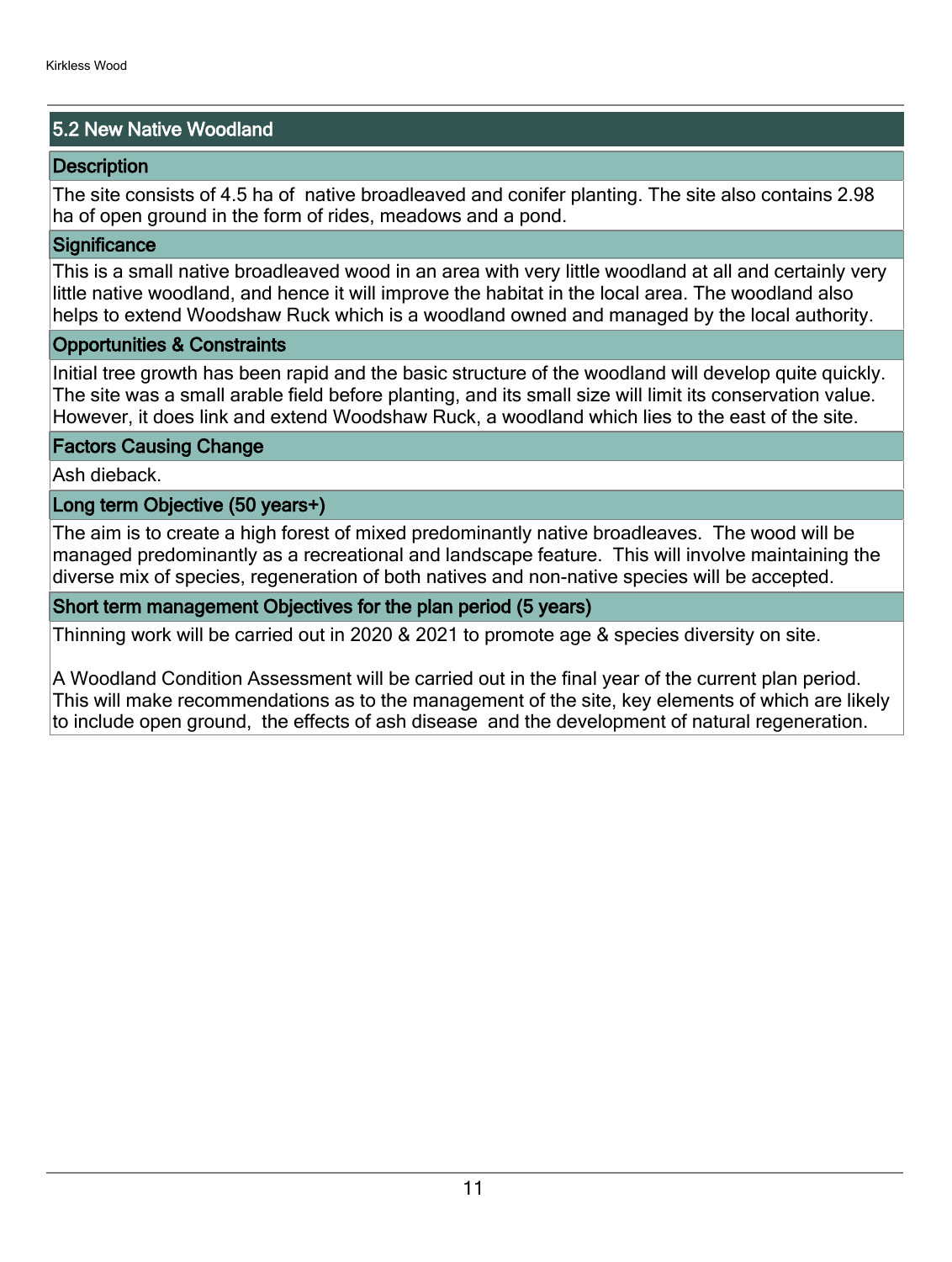| <b>6.0 WORK PROGRAMME</b> |                     |                    |        |  |  |  |
|---------------------------|---------------------|--------------------|--------|--|--|--|
| Year                      | <b>Type of Work</b> | <b>Description</b> | Due By |  |  |  |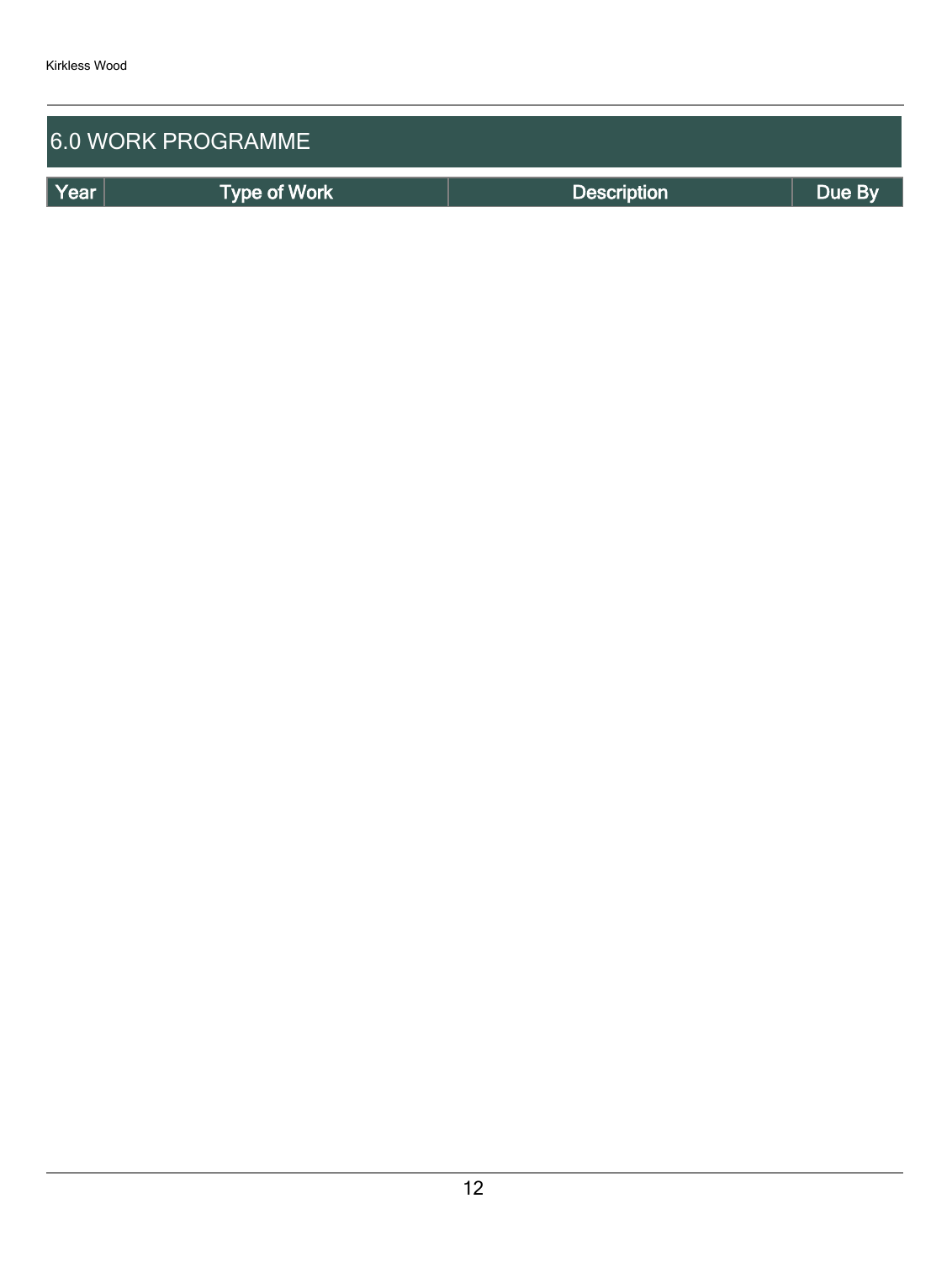## APPENDIX 1: COMPARTMENT DESCRIPTIONS

| Cpt<br>No.                                                                                                                                                                                                                                                                                                                                                                                                                                                                                                                                                                                                                                                                            | Area<br>(ha) | <b>Main</b><br><b>Species</b> | Year | <b>Management</b><br>Regime | <b>Major</b><br><b>Management</b><br><b>Constraints</b>                         | <b>Key Features</b><br><b>Present</b>                       | <b>Designations</b> |
|---------------------------------------------------------------------------------------------------------------------------------------------------------------------------------------------------------------------------------------------------------------------------------------------------------------------------------------------------------------------------------------------------------------------------------------------------------------------------------------------------------------------------------------------------------------------------------------------------------------------------------------------------------------------------------------|--------------|-------------------------------|------|-----------------------------|---------------------------------------------------------------------------------|-------------------------------------------------------------|---------------------|
| 1a                                                                                                                                                                                                                                                                                                                                                                                                                                                                                                                                                                                                                                                                                    | 7.48         | Ash                           |      | <b>High forest</b>          | No/poor<br>vehicular access<br>to the site.<br>People issues<br>$(+tve & -tve)$ | Informal Public<br>Access, New<br><b>Native</b><br>Woodland | Community<br>Forest |
| 4.5 hectares (11.1 acres) planted with a mixture of native broadleaves and native pine in December<br>1997 located near the village of Pennington Green near Wigan. The site was sown with a low<br>yielding grass seed mixture prior to tree planting, the planted trees are now well established and<br>broadleaved regeneration is also occurring. The site links to Woodshaw Ruck which is an existing<br>woodland owned by the local authority. The woodland has been created on former agricultural land,<br>there is also evidence that the land could have been mined at some stage. A well used network of<br>informal paths and a Public Right of Way can be found on site. |              |                               |      |                             |                                                                                 |                                                             |                     |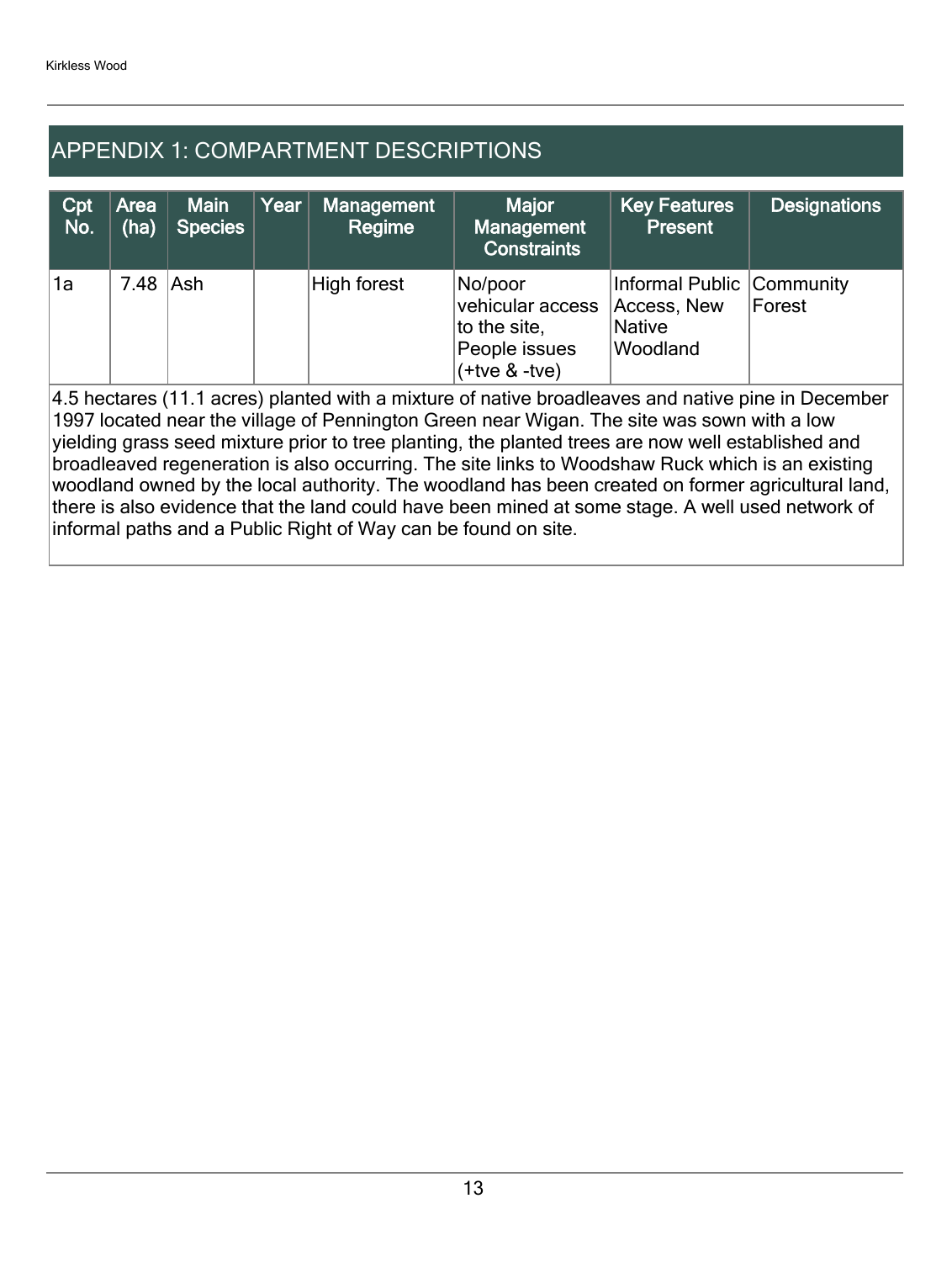## Appendix 2: Harvesting operations (20 years)

| Forecast<br>Year | $\mathsf{Cpt}$ | <b>Operation Type</b> | <b>Work Area</b><br>(ha) | <b>Estimated</b><br>vol/ha | <b>Estimated total</b><br>VOI. |
|------------------|----------------|-----------------------|--------------------------|----------------------------|--------------------------------|
| 2021             | 1a             | Thin.                 | 4.50                     | 20                         | 90                             |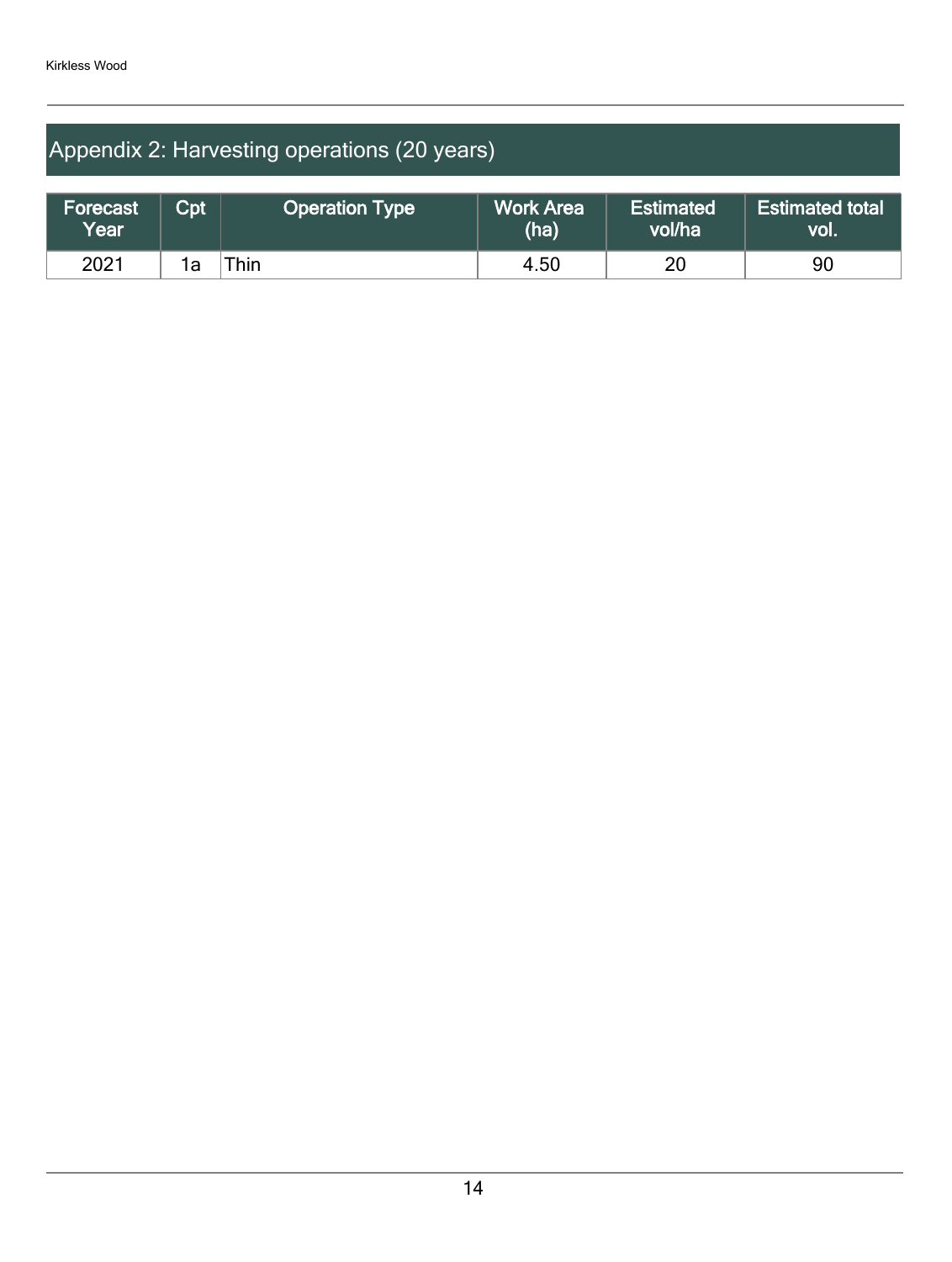## **GLOSSARY**

#### Ancient Woodland

Ancient woods are defined as those where there has been continuous woodland cover since at least 1600 AD. In Scotland ancient woods are defined strictly as sites shown as semi-natural woodland on the 'Roy' maps (a military survey carried out in 1750 AD, which is the best source of historical map evidence) and as woodland all subsequent maps. However, they have been combined with long-established woods of semi-natural origin (originating from between 1750 and 1860) into a single category of Ancient Semi-Natural Woodland to take account of uncertainties in their identification. Ancient woods include Ancient Semi-Natural Woodland and plantations on Ancient Woodland Sites (see below). May support many species that are only found in ancient woodland.

#### Ancient Semi - Natural Woodland

Stands in ancient woods defined as those consisting predominantly of native trees and shrubs that have not obviously been planted, which have arisen from natural regeneration or coppice regrowth.

#### Ancient Woodland Site

Stands in ancient woods that have been converted to plantations, of coniferous, broadleaved or mixed species, usually for timber production, including plantations of native species planted so closely together that any semi-natural elements of the understorey have been suppressed.

#### Beating Up

Replacing any newly planted trees that have died in the first few years after planting.

#### **Broadleaf**

A tree having broad leaves (such as oak) rather than needles found on conifers (such as Scots pine).

#### **Canopy**

The uppermost layer of vegetation in a woodland, or the upper foliage and branches of an individual tree.

#### Clearfell

Felling of all trees within a defined area.

#### **Compartment**

Permanent management division of a woodland, usually defined on site by permanent features such as roads. See Sub-compartments.

#### **Conifer**

A tree having needles, rather than broadleaves, and typically bearing cones.

### Continuous Cover forestry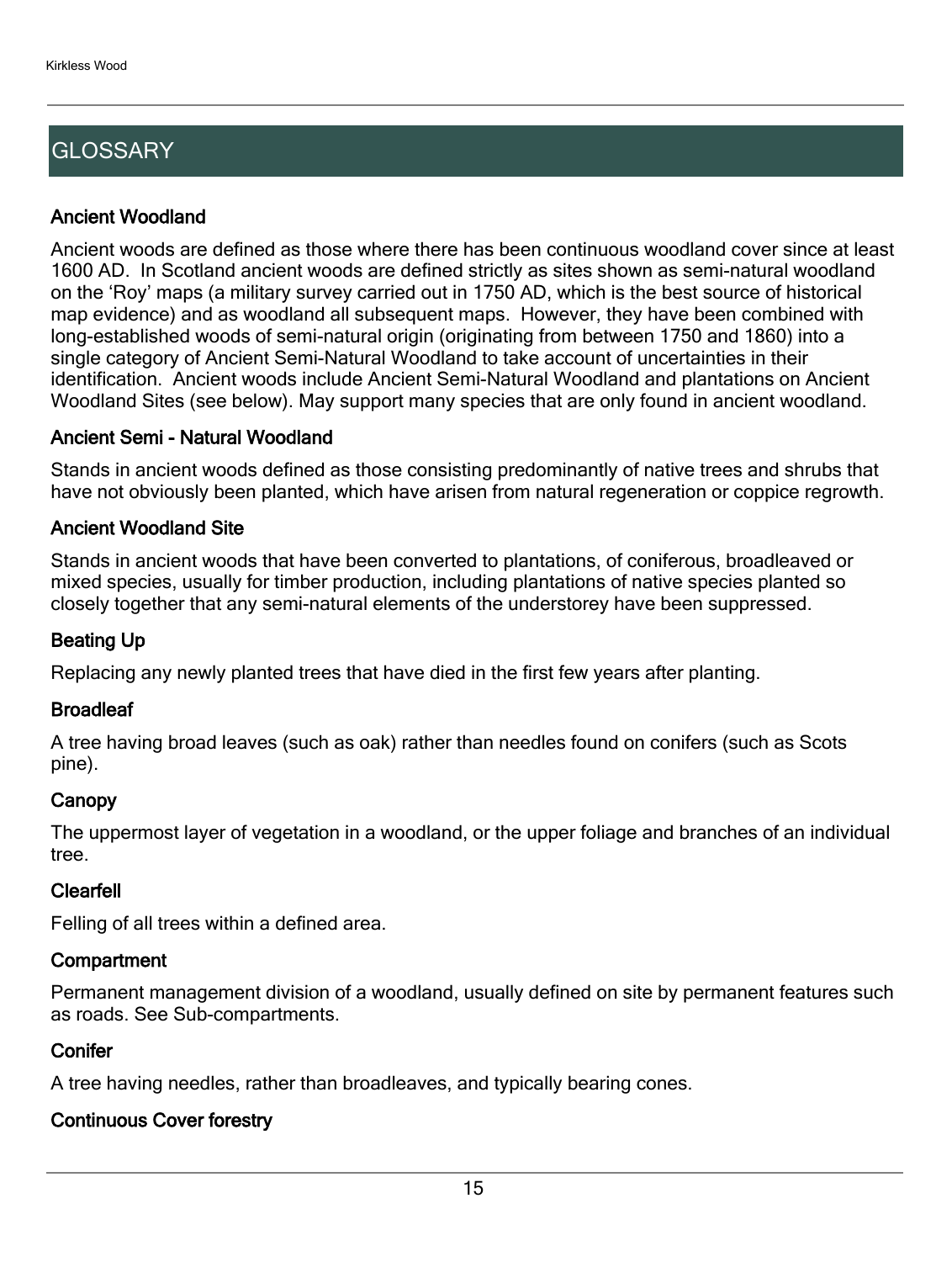A term used for managing woods to ensure that there are groups or individual trees of different ages scattered over the whole wood and that some mature tree cover is always maintained. Management is by repeated thinning and no large areas are ever completely felled all at once.

#### **Coppice**

Trees which are cut back to ground levels at regular intervals (3-25 years).

#### Exotic (non-native) Species

Species originating from other countries (or other parts of the UK) that have been introduced by humans, deliberately or accidentally.

#### Field Layer

Layer of small, non-woody herbaceous plants such as bluebells.

#### Group Fell

The felling of a small group of trees, often to promote natural regeneration or allow planting.

#### Long Term Retention

Discrete groups of trees (or in some cases single trees) that are retained significantly past their economic felling age. Operations may still be carried out within them and thinning is often necessary to maintain stability.

#### Minimum Intervention

Areas where no operations (such as thinning) will take place other than to protect public safety or possibly to control invasive exotic species.

#### Mixed Woodland

Woodland made up of broadleaved and coniferous trees.

#### National vegetation classification (NVC)

A classification scheme that allows an area of vegetation to be assigned to the standardised type that best matches the combination of plant species that it contains. All woodlands in the UK can be described as being one of 18 main woodland types (W1 - W18), which principally reflect soil and climatic conditions. For example, Upland Oakwoods are type W11, and normally occur on well drained infertile soils in the cooler and wetter north and west of Britain. Each main type can be subdivided into numerous subtypes. Most real woods contain more than one type or sub-type and inevitably some woods are intermediate in character and can't be properly described by any sub type.

#### Native Species

Species that arrived in Britain without human assistance.

#### Natural Regeneration

Naturally grown trees from seeds falling from mature trees. Also regeneration from coppicing and suckering.